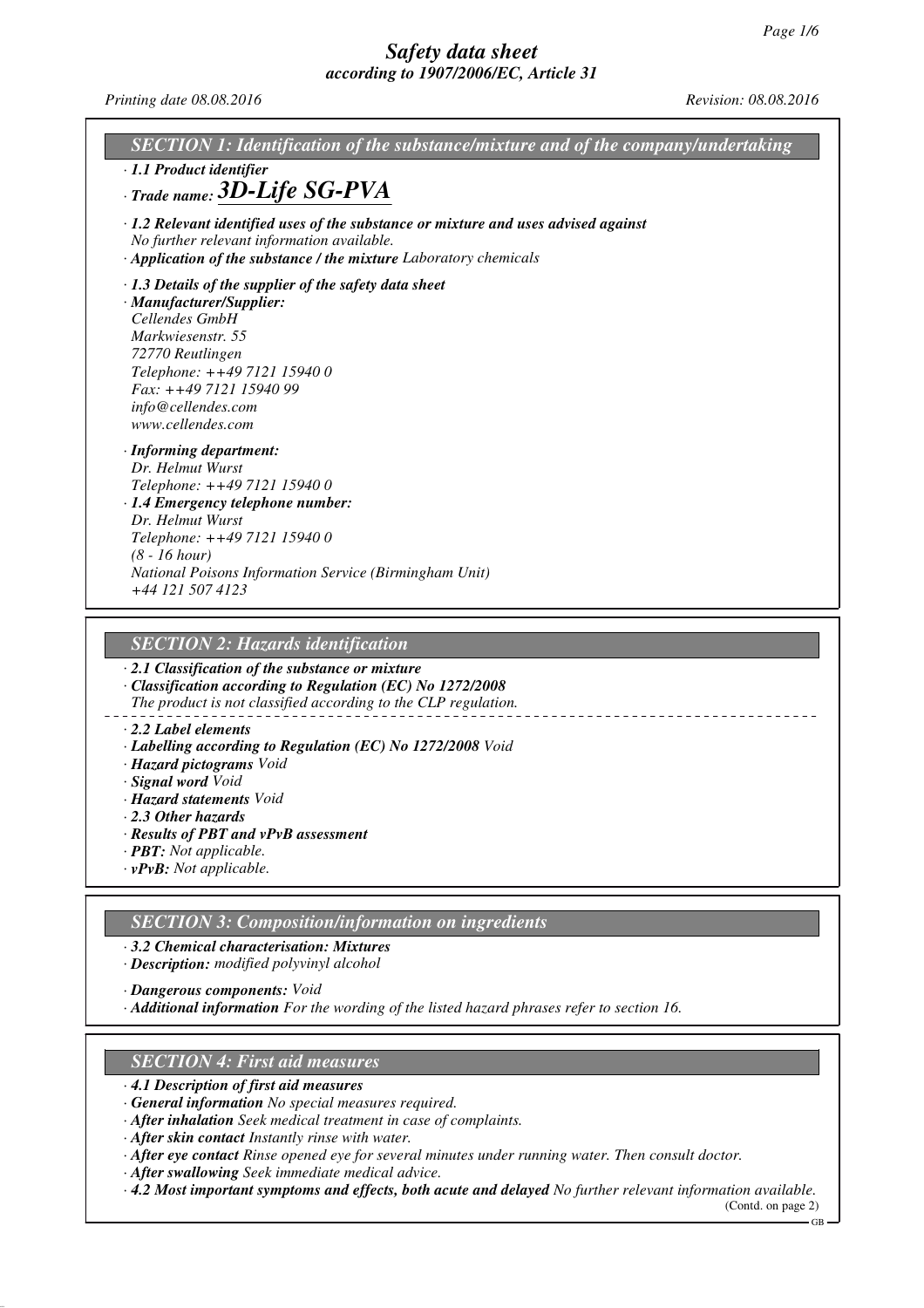### *Safety data sheet according to 1907/2006/EC, Article 31*

*Printing date 08.08.2016 Revision: 08.08.2016*

(Contd. of page 1)

## *Trade name: 3D-Life SG-PVA*

- *· Information for doctor No particular measures are known treat according to symptoms.*
- *· 4.3 Indication of any immediate medical attention and special treatment needed*
- *No further relevant information available.*

### *SECTION 5: Firefighting measures*

*· 5.1 Extinguishing media*

- *· Suitable extinguishing agents The product is not flammable*
- *· For safety reasons unsuitable extinguishing agents Not applicable*
- *· 5.2 Special hazards arising from the substance or mixture No further relevant information available.*
- *· 5.3 Advice for firefighters*
- *· Protective equipment: No special measures required.*

#### *SECTION 6: Accidental release measures*

*· 6.1 Personal precautions, protective equipment and emergency procedures Not required.*

- *· 6.2 Environmental precautions: No special measures required.*
- *· 6.3 Methods and material for containment and cleaning up:*
- *Absorb with liquid-binding material (sand, diatomite, acid binders, universal binders, sawdust).*
- *· 6.4 Reference to other sections*
- *See Section 7 for information on safe handling*
- *See Section 8 for information on personal protection equipment.*
- *See Section 13 for information on disposal.*

### *\* SECTION 7: Handling and storage*

*· 7.1 Precautions for safe handling No special measures required.*

*· Information about protection against explosions and fires: No special measures required.*

*· 7.2 Conditions for safe storage, including any incompatibilities*

*· Storage*

- *· Requirements to be met by storerooms and containers:*
- <sup>≤</sup>*2 months: 4 °C*

*>2 months: -80 °C*

- *avoid frequent freeze/thaw cycles*
- *· Information about storage in one common storage facility: Not required.*
- *· Further information about storage conditions: None.*
- *· Storage class 12*
- *· 7.3 Specific end use(s) No further relevant information available.*

#### *SECTION 8: Exposure controls/personal protection*

*· Additional information about design of technical systems: No further data; see item 7.*

*· Components with limit values that require monitoring at the workplace:*

*The product does not contain any relevant quantities of materials with critical values that have to be monitored at the workplace.*

*· Additional information: The lists that were valid during the compilation were used as basis.*

- *· 8.2 Exposure controls*
- *· Personal protective equipment*
- *· General protective and hygienic measures*

*The usual precautionary measures should be adhered to general rules for handling chemicals.*

*· Breathing equipment: Not required.*

(Contd. on page 3)

*<sup>·</sup> 8.1 Control parameters*

GB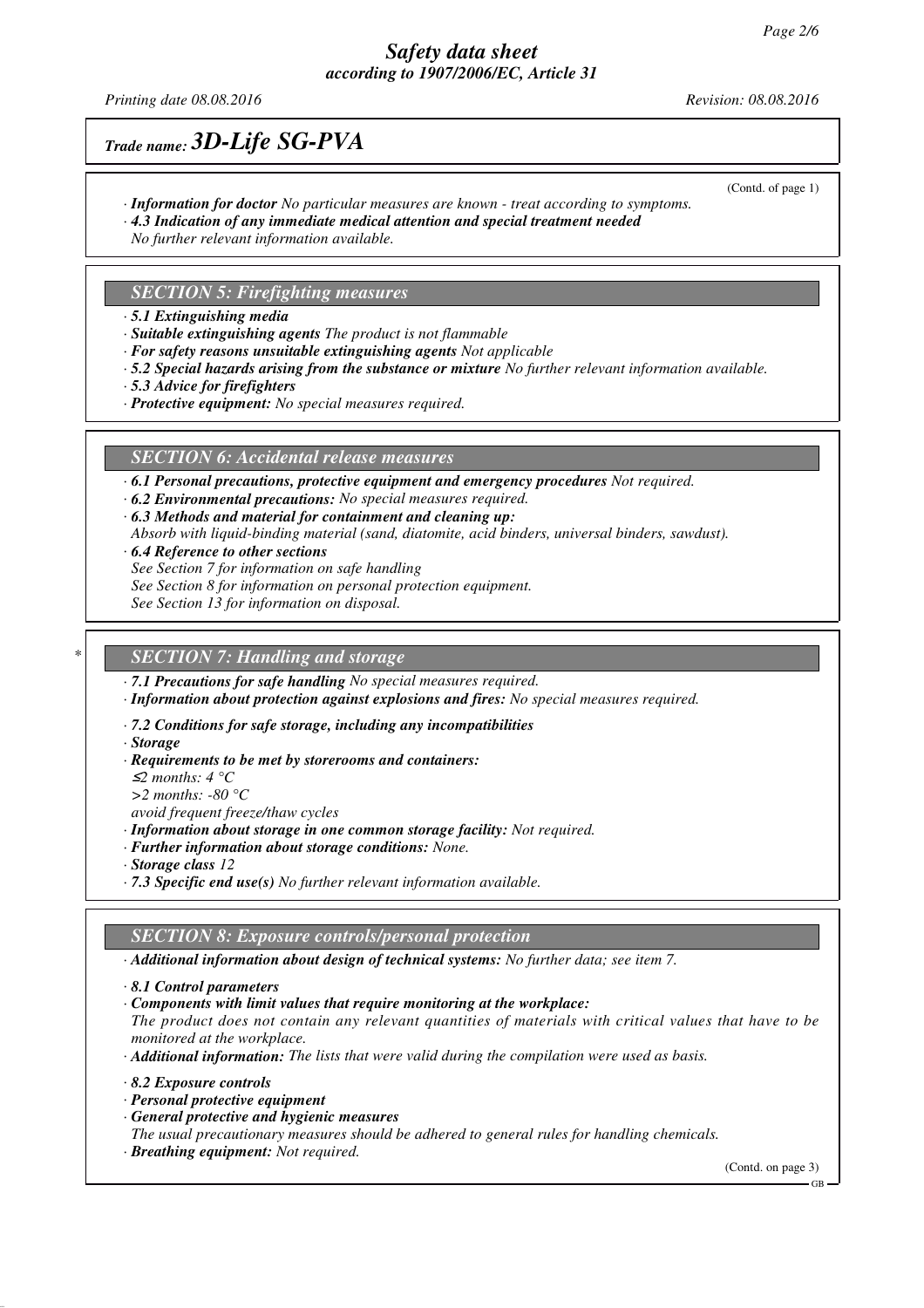GB

*Printing date 08.08.2016 Revision: 08.08.2016*

# *Trade name: 3D-Life SG-PVA*

(Contd. of page 2) *· Protection of hands: Protective gloves. The glove material has to be impermeable and resistant to the product/ the substance/ the preparation. Selection of the glove material on consideration of the penetration times, rates of diffusion and the degradation · Material of gloves Nitrile rubber, NBR Butyl rubber, BR Recommended thickness of the material:* ≥ *0.10 mm mm The selection of the suitable gloves does not only depend on the material, but also on further marks of quality and varies from manufacturer to manufacturer. As the product is a preparation of several substances, the resistance of the glove material can not be calculated in advance and has therefore to be checked prior to the application. · Penetration time of glove material The exact break trough time has to be found out by the manufacturer of the protective gloves and has to be observed. · As protection from splashes gloves made of the following materials are suitable: PVC gloves · Not suitable are gloves made of the following materials: Strong gloves Leather gloves · Eye protection: Safety glasses recommended during refilling. Not required. · Body protection: Protective work clothing. SECTION 9: Physical and chemical properties · 9.1 Information on basic physical and chemical properties*

*· General Information · Appearance: Form: Viscous Colour: Clear · Odour: Not determined · Odour threshold: Not determined. · pH-value: 6 · Change in condition Melting point/Melting range: Not determined Boiling point/Boiling range: 100 °C · Flash point: Not applicable · Inflammability (solid, gaseous) Not applicable. · Ignition temperature: Decomposition temperature: Not determined. · Self-inflammability: Product is not selfigniting. · Danger of explosion: Product is not explosive.* (Contd. on page 4)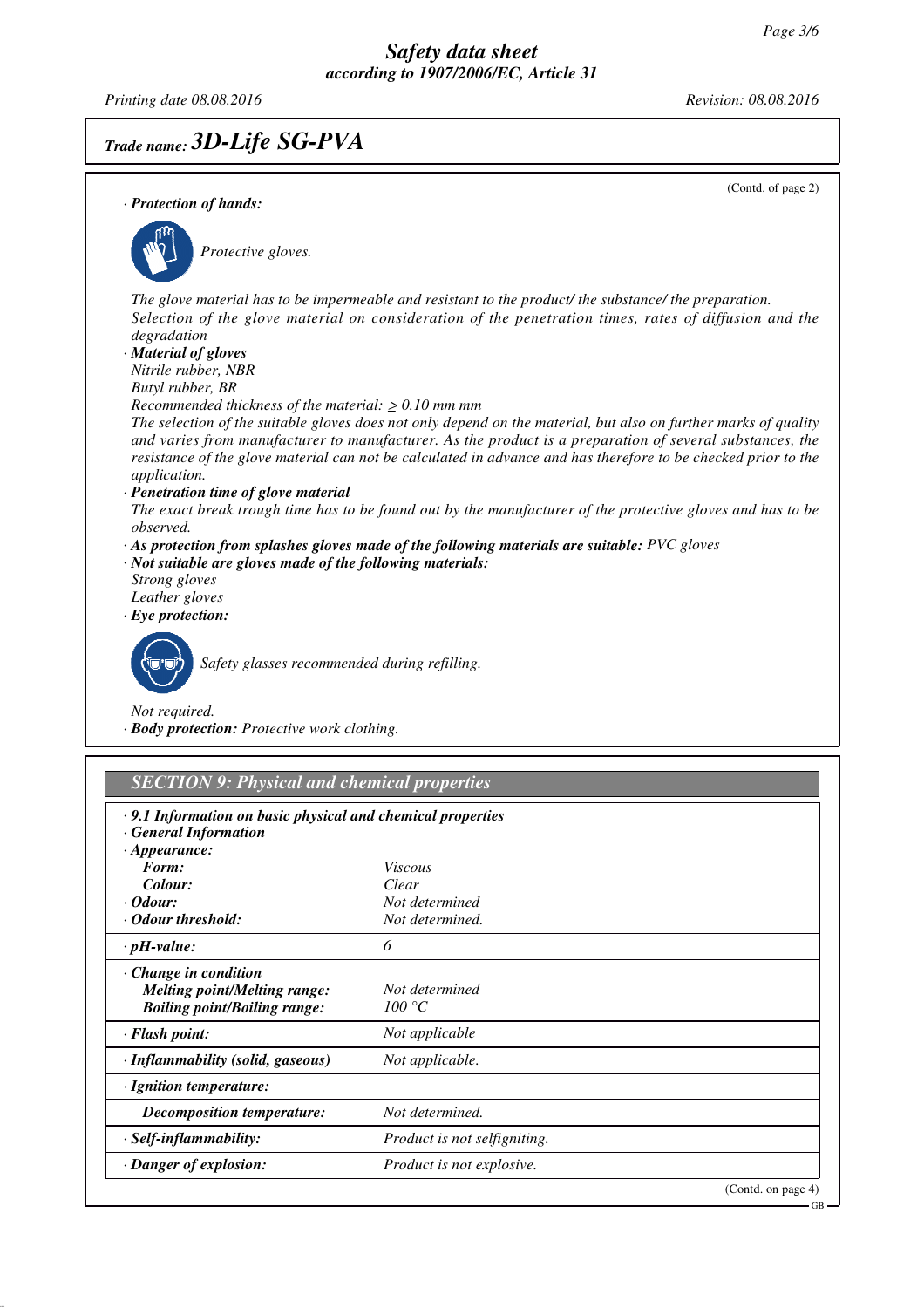*Printing date 08.08.2016 Revision: 08.08.2016*

# *Trade name: 3D-Life SG-PVA*

|                                                            |                                            | (Contd. of page 3) |
|------------------------------------------------------------|--------------------------------------------|--------------------|
| Critical values for explosion:                             |                                            |                    |
| Lower:                                                     | Not determined.                            |                    |
| <b>Upper:</b>                                              | Not determined.                            |                    |
| $\cdot$ Vapour pressure at 20 °C:                          | $23$ hPa                                   |                    |
| · Density                                                  | Not determined                             |                    |
| $\cdot$ Relative density                                   | Not determined.                            |                    |
| · Vapour density                                           | Not determined.                            |                    |
| $\cdot$ Evaporation rate                                   | Not determined.                            |                    |
| · Solubility in / Miscibility with                         |                                            |                    |
| Water:                                                     | <b>Fully</b> miscible                      |                    |
| · Partition coefficient (n-octanol/water): Not determined. |                                            |                    |
| · Viscosity:                                               |                                            |                    |
| dynamic:                                                   | Not determined.                            |                    |
| kinematic:                                                 | Not determined.                            |                    |
| $\cdot$ 9.2 Other information                              | No further relevant information available. |                    |

### *SECTION 10: Stability and reactivity*

*· 10.1 Reactivity No further relevant information available.*

*· 10.2 Chemical stability*

*· Thermal decomposition / conditions to be avoided: No decomposition if used according to specifications.*

*· 10.3 Possibility of hazardous reactions No dangerous reactions known*

*· 10.4 Conditions to avoid No further relevant information available.*

- *· 10.5 Incompatible materials: No further relevant information available.*
- *· 10.6 Hazardous decomposition products: No dangerous decomposition products known*

### *SECTION 11: Toxicological information*

*· 11.1 Information on toxicological effects*

- *· Acute toxicity Based on available data, the classification criteria are not met.*
- *· Primary irritant effect:*

*· Skin corrosion/irritation Based on available data, the classification criteria are not met.*

- *· Serious eye damage/irritation Based on available data, the classification criteria are not met.*
- *· Respiratory or skin sensitisation Based on available data, the classification criteria are not met.*
- *· CMR effects (carcinogenity, mutagenicity and toxicity for reproduction)*
- *· Germ cell mutagenicity Based on available data, the classification criteria are not met.*
- *· Carcinogenicity Based on available data, the classification criteria are not met.*
- *· Reproductive toxicity Based on available data, the classification criteria are not met.*
- *· STOT-single exposure Based on available data, the classification criteria are not met.*
- *· STOT-repeated exposure Based on available data, the classification criteria are not met.*
- *· Aspiration hazard Based on available data, the classification criteria are not met.*

#### *SECTION 12: Ecological information*

*· 12.1 Toxicity*

- *· Aquatic toxicity: No further relevant information available.*
- *· 12.2 Persistence and degradability No further relevant information available.*
- *· 12.3 Bioaccumulative potential No further relevant information available.*
- *· 12.4 Mobility in soil No further relevant information available.*

*· Additional ecological information:*

*· General notes: Generally not hazardous for water.*

(Contd. on page 5)

GB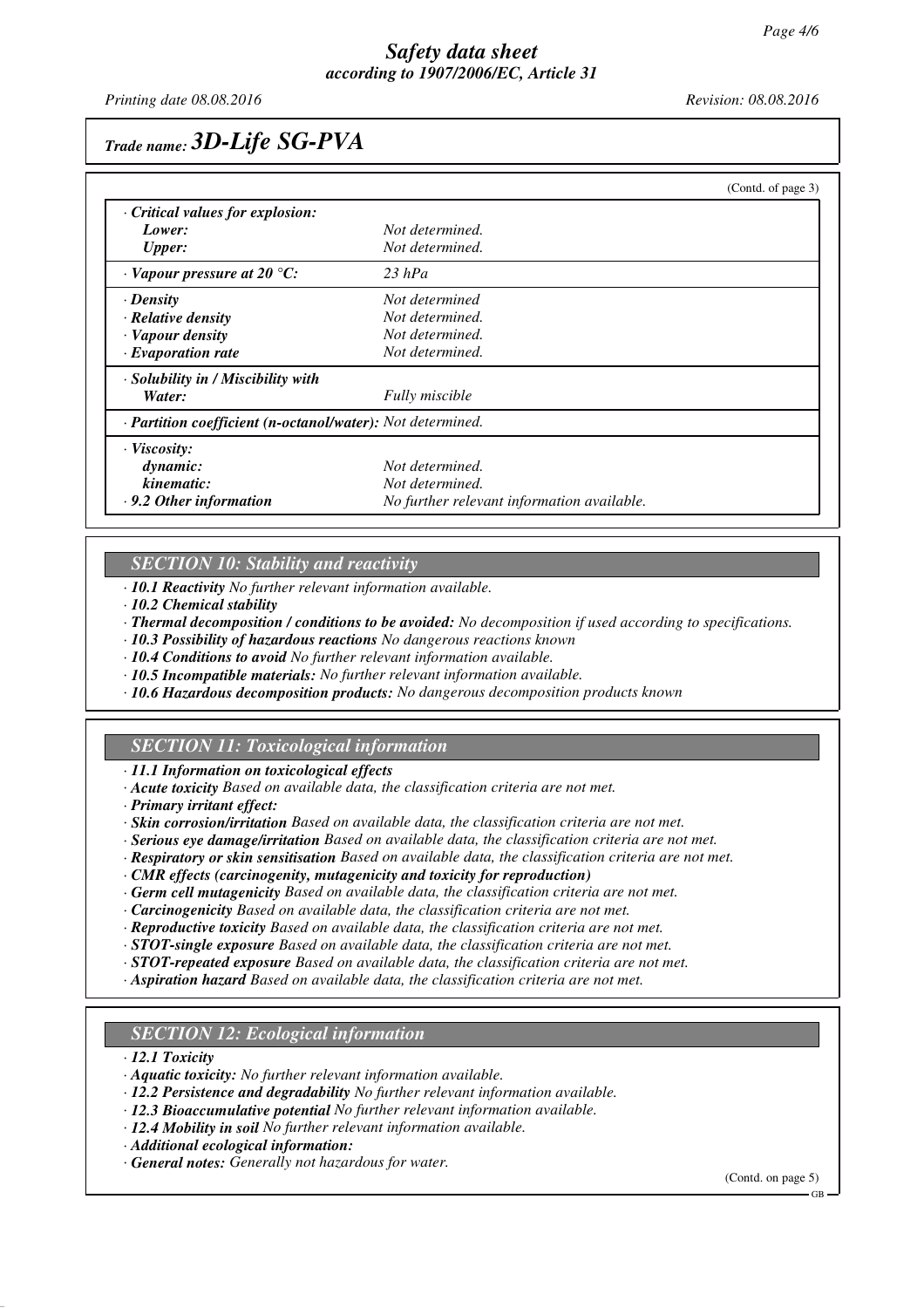### *Safety data sheet according to 1907/2006/EC, Article 31*

*Printing date 08.08.2016 Revision: 08.08.2016*

# *Trade name: 3D-Life SG-PVA*

*· 12.5 Results of PBT and vPvB assessment*

*· PBT: Not applicable.*

*· vPvB: Not applicable.*

*· 12.6 Other adverse effects No further relevant information available.*

### *SECTION 13: Disposal considerations*

*· 13.1 Waste treatment methods*

*· Recommendation Smaller quantities can be disposed with household waste.*

*· European waste catalogue*

*07 00 00 WASTES FROM ORGANIC CHEMICAL PROCESSES*

*07 07 00 wastes from the MFSU of fine chemicals and chemical products not otherwise specified*

*07 07 01\* aqueous washing liquids and mother liquors*

*· Uncleaned packagings:*

*· Recommendation: Disposal must be made according to official regulations.*

| <b>SECTION 14: Transport information</b>                                                                     |                                                      |  |  |
|--------------------------------------------------------------------------------------------------------------|------------------------------------------------------|--|--|
| $\cdot$ 14.1 UN-Number<br>· ADR, ADN, IMDG, IATA                                                             | Void                                                 |  |  |
| $\cdot$ 14.2 UN proper shipping name<br>· ADR, ADN, IMDG, IATA                                               | Void                                                 |  |  |
| $\cdot$ 14.3 Transport hazard class(es)                                                                      |                                                      |  |  |
| · ADR, ADN, IMDG, IATA<br>· Class                                                                            | Void                                                 |  |  |
| $\cdot$ 14.4 Packing group<br>ADR, IMDG, IATA                                                                | Void                                                 |  |  |
| $\cdot$ 14.5 Environmental hazards:                                                                          | Not applicable.                                      |  |  |
| $\cdot$ 14.6 Special precautions for user                                                                    | Not applicable.                                      |  |  |
| $\cdot$ 14.7 Transport in bulk according to Annex II of<br><b>Marpol and the IBC Code</b><br>Not applicable. |                                                      |  |  |
| · Transport/Additional information:                                                                          | Not dangerous according to the above specifications. |  |  |
| · UN "Model Regulation":                                                                                     | Void                                                 |  |  |

*SECTION 15: Regulatory information*

*· 15.1 Safety, health and environmental regulations/legislation specific for the substance or mixture*

*· Directive 2012/18/EU*

*· Named dangerous substances - ANNEX I None of the ingredients is listed.*

*· National regulations*

*· Water hazard class: Generally not hazardous for water.*

*· 15.2 Chemical safety assessment: A Chemical Safety Assessment has not been carried out.*

(Contd. on page 6)

GB

(Contd. of page 4)